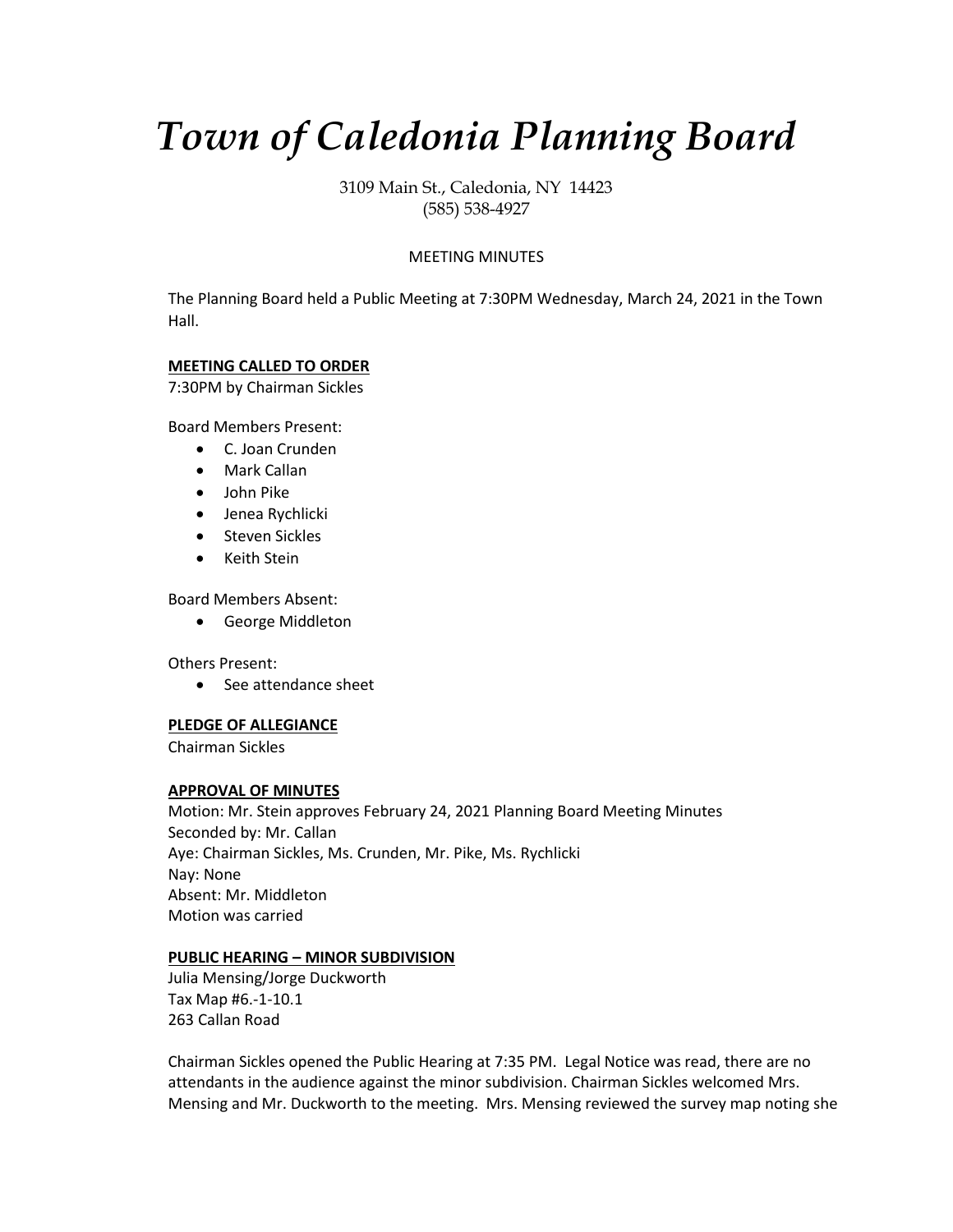would like to subdivide 7.73 acres of her 9.74 parcel to sell to their neighbor Jorge Duckworth. The map was reviewed by all board members.

Motion: Chairman Sickles motions to close the Public Hearing at 7:40PM Seconded by: Ms. Rychlicki Aye: Mr. Callan, Ms. Crunden, Mr. Pike, Mr. Stein Nay: None Absent: Mr. Middleton Motion was carried

#### **APPROVAL – MINOR SUBDIVISION**

Julia Mensing/Jorge Duckworth Tax Map #6.-1-10.1 263 Callan Road

Motion: Mr. Stein motions to approve minor subdivision Seconded by: Ms. Crunden Aye: Chairman Sickles, Mr. Callan, Mr. Pike, Ms. Rychlicki Nay: None Absent: Mr. Middleton Motion was carried

Maps were signed. Applicant will have the appropriate maps filed at Livingston County within 60 days.

# **INFORMATIONAL – MINOR SUBDIVISION**

Thomas and Karen Stalica Tax Map #13.00-1-71.1 Cold Springs Road

Chairman Sickles welcomed Mr. and Mrs. Stalica to the meeting. The Stalica's would like to subdivide approximately 20 acres including the barns that operate Sullivan Farms. This subdivision will be purchased by Timothy Benedict as he will be taking on farm operations.

A preliminary subdivision map was reviewed.

A Public Hearing will be scheduled for Wednesday, April 28, 2021 at 7:35PM

#### **INFORMATIONAL – MINOR SUBDIVISION**

Vicky and Don Fox Jr. Tax Map #21-10-10 and portion of 21-1-11.1 1289 Leicester Road

Chairman Sickles welcomed Mr. and Mrs. Fox to the meeting. The Foxs would like to subdivide their property to separate the 2 houses so it can be sold to their son.

The map was reviewed and it was noted that this property is *Pre-existing and Non-conforming*. There are property line issues that need to be resolved with Paul E. Stein & Sons, LLC. before